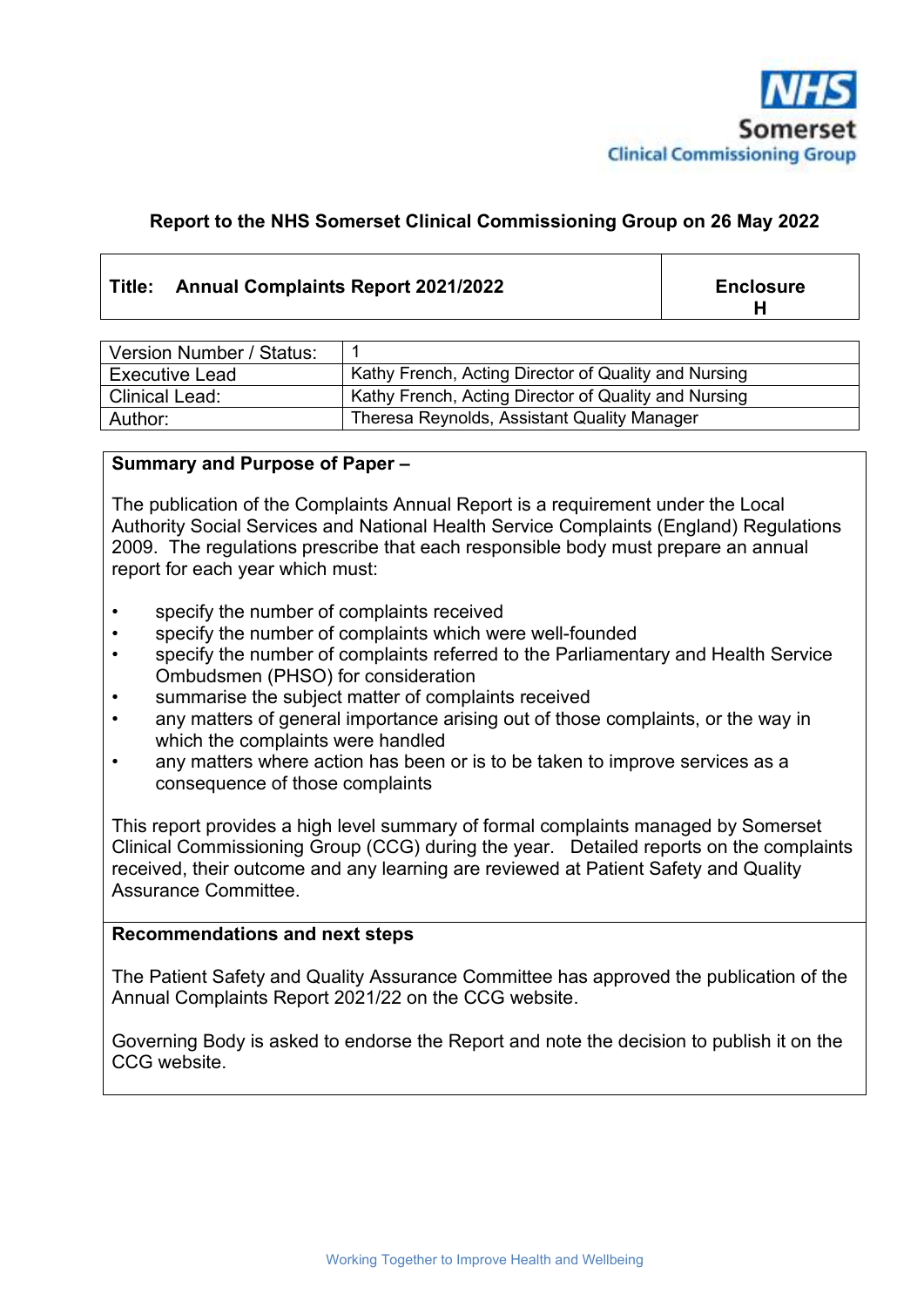| <b>Impact Assessments - key issues identified</b> |                                                                                                                                                                                     |            |                   |                 |  |
|---------------------------------------------------|-------------------------------------------------------------------------------------------------------------------------------------------------------------------------------------|------------|-------------------|-----------------|--|
| <b>Equality</b>                                   | Monitoring data is collected as part of the complaint process.                                                                                                                      |            |                   |                 |  |
| <b>Quality</b>                                    | Complaints are used as part of a suite of intelligence used by the CCG to<br>monitor the quality and safety of health services in Somerset                                          |            |                   |                 |  |
| <b>Safeguarding</b>                               | Any issues relating to safeguarding are reviewed appropriately                                                                                                                      |            |                   |                 |  |
| <b>Privacy</b>                                    | The information contained in the report is anonymised. Complainants are<br>asked to provide consent to comply with Data Protection and Caldicott<br>principles                      |            |                   |                 |  |
| <b>Engagement</b>                                 | Complaints are overseen by the Patient Safety and Quality Assurance<br>Committee at which there is lay membership.                                                                  |            |                   |                 |  |
|                                                   | No financial implications                                                                                                                                                           |            |                   |                 |  |
| Financial /                                       |                                                                                                                                                                                     |            |                   |                 |  |
| <b>Resource</b>                                   |                                                                                                                                                                                     |            |                   |                 |  |
| Governance<br>or Legal                            | The publication of the Complaints Annual Report is a requirement under the<br>Local Authority Social Services and National Health Service Complaints<br>(England) Regulations 2009. |            |                   |                 |  |
| <b>Sustainability</b>                             | Implications considered                                                                                                                                                             |            |                   |                 |  |
| <b>Risk</b><br><b>Description</b>                 | Not applicable                                                                                                                                                                      |            |                   |                 |  |
|                                                   | Consequence                                                                                                                                                                         | Likelihood | <b>RAG Rating</b> | <b>GBAF Ref</b> |  |
| <b>Risk Rating</b>                                |                                                                                                                                                                                     |            |                   |                 |  |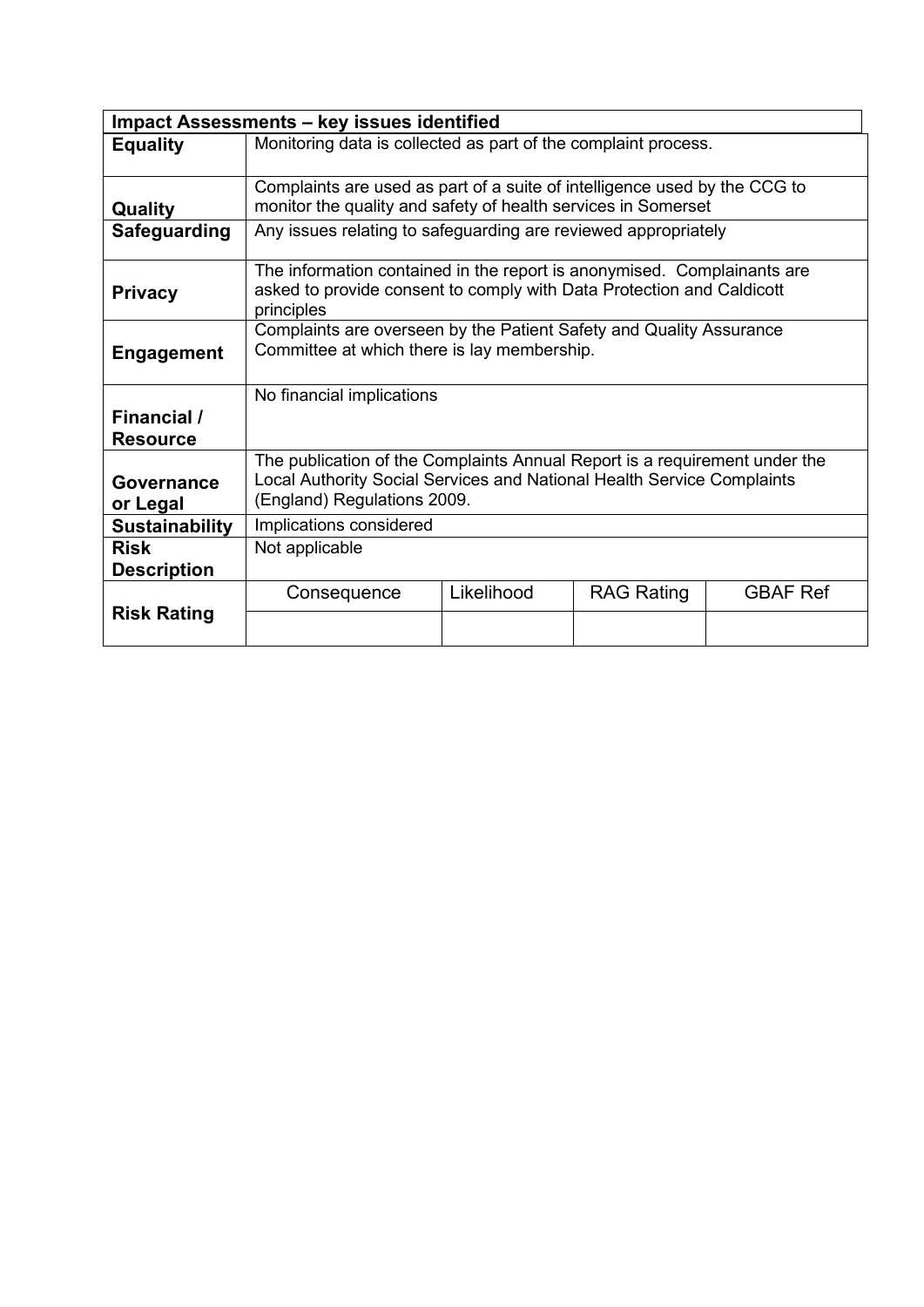# **Formal Complaints 1 April 2021- 31 March 2022**

**Working together to improve health and wellbeing**



| 56<br><b>Formal complaints</b><br>received by<br><b>Somerset CCG</b><br>44<br><b>Closed at year</b><br>end     | <b>Four Main Areas of Concern:</b><br><b>Access to medication or medical devices</b><br>$\bullet$<br>(9 formal complaints)<br><b>Dissatisfaction with the NHS Continuing</b><br>Healthcare assessment process; the priority<br>assigned to domains and applications being<br><b>declined</b> (7 formal complaints)<br>Dissatisfaction with acute in-patient admission /<br>$\bullet$<br>treatment (4 formal complaints)<br>Delays and dissatisfaction with the urgent care<br>$\bullet$<br>services (4 formal complaints) |  |  |  |
|----------------------------------------------------------------------------------------------------------------|---------------------------------------------------------------------------------------------------------------------------------------------------------------------------------------------------------------------------------------------------------------------------------------------------------------------------------------------------------------------------------------------------------------------------------------------------------------------------------------------------------------------------|--|--|--|
| <b>Well founded?</b><br>upheld<br><b>14</b> partially upheld                                                   | <b>Who complained?</b><br>18 males<br><b>15</b> patients<br><b>6</b> parents/carers<br>32 females<br>10 'others'                                                                                                                                                                                                                                                                                                                                                                                                          |  |  |  |
| Characteristics of the person the complaint related to<br>(some forms returned with partial details completed) |                                                                                                                                                                                                                                                                                                                                                                                                                                                                                                                           |  |  |  |

| $0(0-5 \text{ yrs})$<br>$4(6-17 \text{ yrs})$<br>1 (18-25 yrs)<br>$6(26-55 \text{ yrs})$<br>$3(56-64 \text{ yrs})$<br>3 (65-74 yrs)<br>$5(75 \text{ yrs+})$ | 1 considered they had a disability<br>0 declared dual heritage<br><b>0 declared their religion</b> | 1 single 2 married 0 cohabiting 0 divorced 0 widowed<br>0 declared English was their first language<br><b>0 declared they were White British</b><br>0 were pregnant or had had a baby in last 6 months<br>3 declared they were heterosexual<br>1 declared they were trans / transgender |
|-------------------------------------------------------------------------------------------------------------------------------------------------------------|----------------------------------------------------------------------------------------------------|-----------------------------------------------------------------------------------------------------------------------------------------------------------------------------------------------------------------------------------------------------------------------------------------|
| <b>Average time to close</b>                                                                                                                                |                                                                                                    | 2 Referrals to the Ombudsman                                                                                                                                                                                                                                                            |
| complaints                                                                                                                                                  |                                                                                                    | 1 End of life care                                                                                                                                                                                                                                                                      |
| $102$ days                                                                                                                                                  |                                                                                                    | <b>1 Patient Transport</b>                                                                                                                                                                                                                                                              |